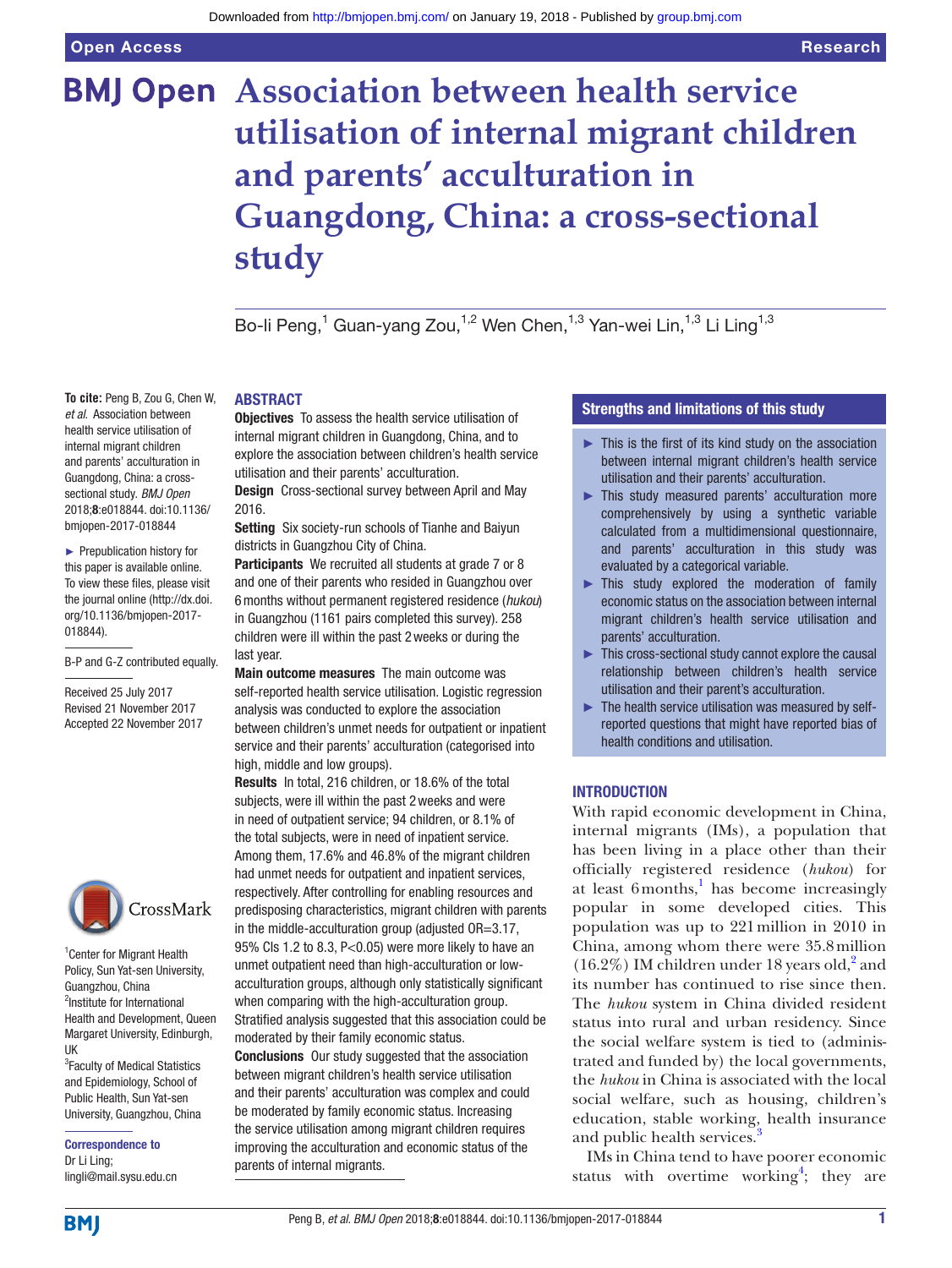underinsured and have to return to permanent registered residence for medical care so as to receive reimbursement<sup>5</sup>; and they have limited access to a range of public services<sup>[6](#page-10-5)</sup> provided by the government, including the health services,  $7-10$  due to their lack of local household registration. The utilisation of prenatal examinations and postnatal visit among IMs was about twice and six times as low as that of the local residents, respectively.<sup>[9](#page-10-7)</sup> The IMs were about two times less likely to use hospitalisa-tion service than the local residents.<sup>[11](#page-10-8)</sup>

Similarly, studies found that international immigrant children tended to be in poorer access to health service utilisation (HSU) compared with their native counterparts.<sup>12–14</sup> A study in the USA showed that  $6\%$  of the local family's children had *no usual source* of healthcare, compared with a percentage of as high as 26% among the international immigrant children.<sup>15</sup> Previous studies on HSU among international immigrant children have reported that parents' acculturation, conceptualised as the international immigrants' ability of adaption to the attitudes, beliefs, values, customs and behaviours of a new or different culture,  $16\frac{17}{7}$  was an important factor for the HSU of their immigrant children.

However, results on the association between international immigrant children's HSU and their parents' acculturation did not allow drawing the final conclusion. Most of these studies have demonstrated positive associations between these two variables.<sup>18–23</sup> This was because international immigrant children in more acculturated families tended to be more insured and have better access to native healthcare system.<sup>[19](#page-11-3)</sup> In addition, more acculturated parents usually acquired better English proficiency, which enabled fluent communications with local health providers and thus better HSU.<sup>[23](#page-11-4)</sup> However, some studies did not find any association between HSU and certain indicators of acculturation, such as mothers' language proficiency and length of residence.<sup>18 21</sup> This was because parents' limited English proficiency was not associated with insurance coverage, which was however positively associated with international immigrant children's HSU.<sup>18</sup> To measure the acculturation, the majority of studies employed indicators including local born, mothers' language preference and length of residence<sup>20 21</sup>; among them, the language proficiency was most frequently mentioned. Few studies have measured acculturation by multidimensional scales, for example, using the Marin's Short Acculturation Scale for Hispanics<sup>19 24</sup> (which evaluated language competence, cultural identity and cultural competence) and the acculturation scale<sup>22</sup> (which comprised questions about language, ethnic identification and nativity).

Like international immigrants, the IM parents also experience acculturation, since most of them have migrated from rural to urban areas of China where the economic development, culture and social environment are very diverse. For instance, compared with urban areas in China, rural areas are less developed, with fewer working opportunities, education resources, limited

access to health facilities and poor quality in health service.<sup>[3](#page-10-2)</sup> Previous research in China measured the IMs' acculturation by language/dialect use (separation state), friendship development (integration state), self-identity (marginalisation state) and lifestyle (assimilation state)<sup>[25](#page-11-7)</sup> based on Berry's acculturation theory.<sup>26</sup> Yang<sup>27</sup> and  $Zhou<sup>28</sup>$  divided the acculturation into four dimensions (relating to culture, social, structure and identity) and built an index system of IMs' acculturation.

Most of the previous studies on HSU among IMs have focused on adults. IM children are currently under research, while limited access to health service would affect their health and school performance. $29$  Little is also known about HSU of IM children in China, as well as the association between IM children's HSU and their parents' acculturation. This study adopts the Anderson's Behaviour Model of Health Services Utilization, a popular model to analyse factors associated with the HSU. The model divided these factors associated with HSU into three dimensions, namely, predisposing characteristics, enabling resources and needs.<sup>3031</sup> The predisposing characteristics included demographic factors, social structure and health belief. The enabling resources included financial and social resources. Among these factors, enabling resources, such as income, health insurance and time, was mutable and profoundly associated with the HSU.<sup>[31](#page-11-13)</sup> Acculturation is somehow similar to the social structure in the dimension of predisposing characteristics. $32$  The Anderson's behaviours model has been widely used in studies on factors associated with HSU, $30-32$  including IMs' HSU. $33-36$ 

Drawing from the studies on international immigrants, we hypothesise that the IM children would also have poor health access, and their service utilisation is positively associated with their parents' acculturation.

This paper measures the HSU of the IM children and explores the association between IM children' HSU and parents' acculturation in Guangzhou, China. Through this study, we hope to identify the barriers of the HSU of the IM children and the strategies to meet their demands, thus improving the health equity between IMs and the local residents.

#### **METHODS**

#### Setting and sampling

This was a cross-sectional survey conducted in Tianhe and Baiyun Districts in Guangzhou City, Guangdong province of China, between April and May in 2016. Guangzhou is one of the top three metropolises and one of the main destinations of IMs in China. With  $54.2$  million IMs,  $37$ Guangzhou ranked the fifth in terms of the number of IMs among all cities in China.<sup>[1](#page-10-0)</sup> Tianhe and Baiyun Districts were selected for this study because they had the most IM in Guangzhou.<sup>[38](#page-11-17)</sup>

# **Participants**

Since most of the IM children are often excluded from studying in the public schools due to their *hukou* status,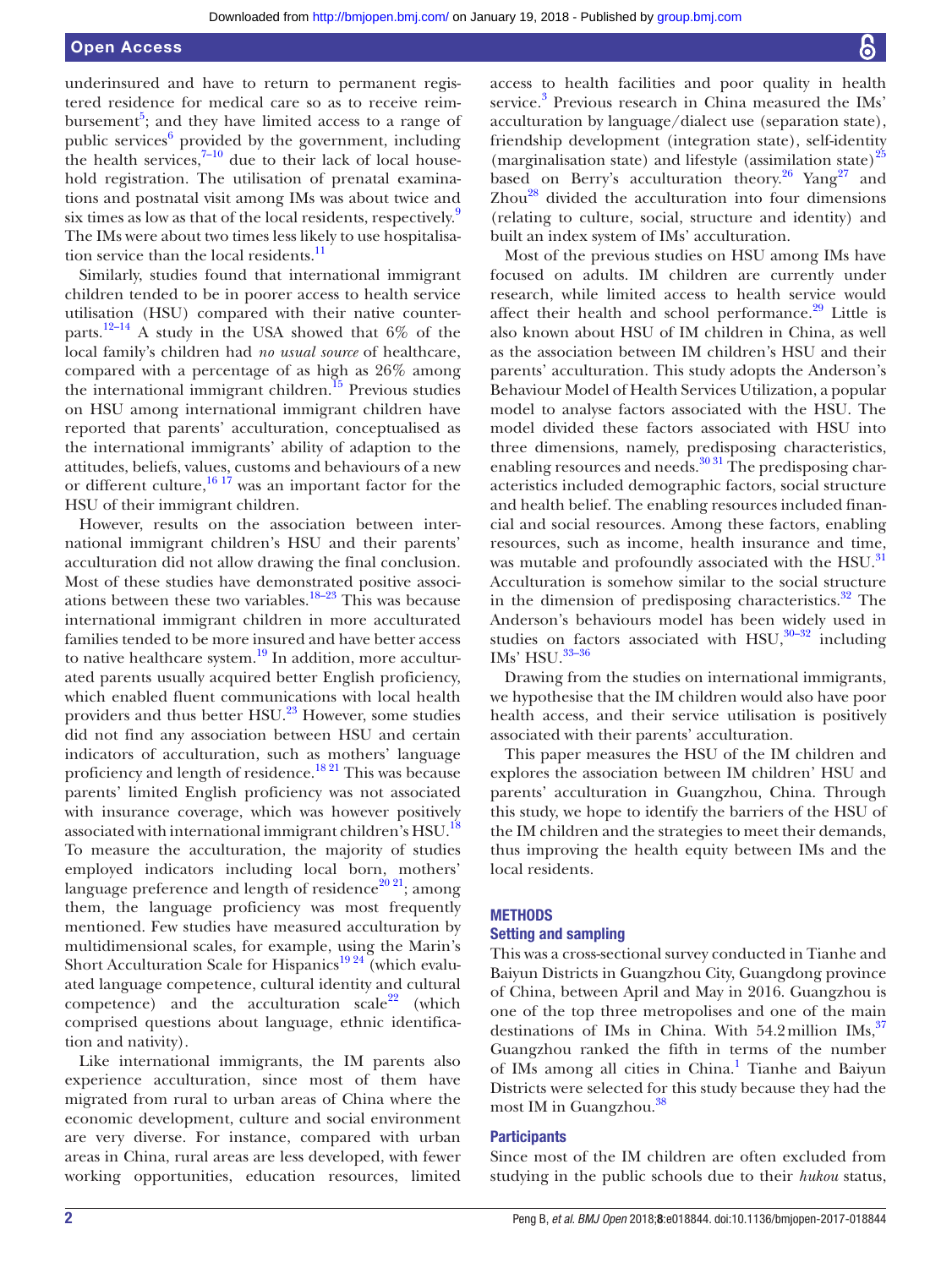we decided to recruit study participants from three society-run secondary schools in each district. Society-run schools were similar to the private secondary schools but somewhat different because they provided education to IM children who were excluded from the public schools in Guangzhou. We recruited all the seventh and eighth grade students in the study schools that met the following inclusion criteria: (1) holding a permanent household registration (*hukou*) other than Guangzhou but having lived in Guangzhou for at least 6months, (2) at least one of their parents/caregivers did not have Guangzhou *hukou*, (3) living with at least one parent/caregiver and (4) having provided a signed informed consent form by their parent/caregivers.

# Data collection

A self-administered questionnaire was completed by both the student and his/her caregiver. Investigators (postgraduate and undergraduate students) from Sun Yat-sen University were trained to conduct the questionnaire survey. The trained investigators guided the students in the society-run schools to complete their section of the questionnaire and trained the students who received the survey to guide their caregiver to complete caregiver's section. The investigators also conducted quality control such as checking logic mistakes and corrected any errors as soon as possible.

The questionnaire section completed by caregiver included information of students' HSU, caregivers' acculturation and potential influencing factors drawn from the Anderson's Behaviour Model of Health Services Utilization, comprising predisposing characteristics, enabling resources and needs.[30 31](#page-11-12) The predisposing characteristics included demographic factors (age and marital status), social structure (education level) and health belief (measured by a proxy index of physical check-up during the past year, since better health belief predicted better preventative health behaviours,  $\frac{3940}{9}$  including more physical check-up, $32$  according to the health belief model). The enabling resources included information about families' economic status, whether parents had to work during the opening hours of health facilities and children's health insurance status. Regarding the children's needs for outpatient and inpatient services, we collected self-reported illnesses in the last 2weeks (for outpatients) and last year (for inpatients). In the questionnaire section for children, we collected demographic factors (children's age and gender) and social structure (whether living with children's grandparents), which were also part of the predisposing characteristics.

#### **Measurements**

The dependent and independent variables were based on the Anderson's Behaviour Model of Health Services Utilization.

#### Dependent variables

The outcome variable was IM children's HSU, which was measured by the self-reported questions for caregivers, including the children's outpatient service utilisation within the past 2weeks and hospitalisation during the last year.

# Independent variables

# *Needs*

IM children's *health service needs* were measured by questions about whether your children fell ill within the past 2weeks ('outpatient need') or whether they were asked to be hospitalised by a doctor during the last year ('inpatient need'), which included both hospitalised and nonhospitalised ones. The unmet need for outpatient service referred to the proportion of children who got ill within the past 2weeks but did not visit a doctor, while the unmet need of inpatient service was defined as the proportion of children who were asked to be hospitalised but did not use it during the past year. We only chose the children who were in need (including those who used or had an unmet HSU need) for analysis.

# *Acculturation*

As to parents' acculturation, we referred to the existing acculturation scales of Berry, Birman and Trickett, Szapocznik *et al* and Zhang<sup>26 41–43</sup> and the index system raised by Yan<sup>[27](#page-11-9)</sup> and Zhou.<sup>28</sup> The questionnaire comprised 27 questions and could be divided into four dimensions,[25](#page-11-7) namely, language proficiency, lifestyle integration (including dressing, dietary habits and entertainment and social customs integration), social interaction and self-identity. We have conducted a preliminary investigation before (n=136), which showed an acceptable reliability (the Cronbach's alpha was 0.678). The main survey's reliability test of questions relating to the four dimensions suggested the Cronbach's alpha being 0.628, 0.635, 0.773 and 0.393, respectively, and Cronbach's Alpha of the total acculturation was 0.783. [Table](#page-3-0) 1 illustrated the questions in relation to the four dimensions.

In order to evaluate parents' acculturation status, we conducted a factor analysis to calculate a synthetic score of acculturation first and then employed the min–max normalisation and percentage method to make sure that the synthetic score was between 0 and 100, with an average score of 50 points. Then we trisected parents' acculturation status: low-acculturation group, middle-acculturation group and high-acculturation group, according to the trisectional quantile of all 1161 IM parents' acculturation scores (cut by 46.62 and 61.41).

#### *Predisposing characteristics*

Information on predisposing characteristics collected was described in the section of data collection.

#### *Enabling resources*

Information of enabling resources collected was also described in the section of data collection. Besides, children's families' economic status was also a synthetic score, which was calculated from variables of family monthly income, occupation and residence type by the same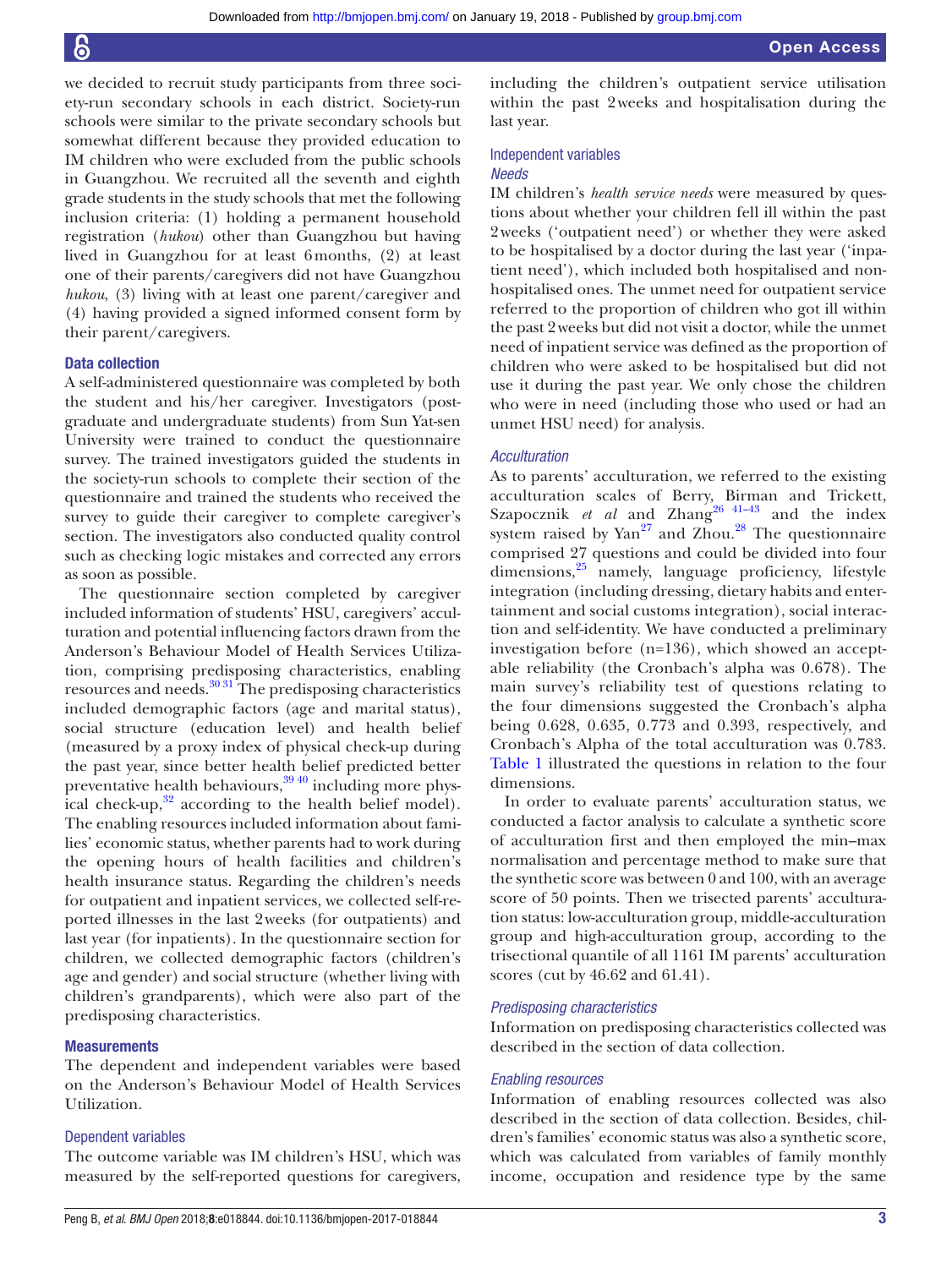<span id="page-3-0"></span>

| Table 1               | Questions of measurement for parents' acculturation (1-5 points)                                                    |                  |
|-----------------------|---------------------------------------------------------------------------------------------------------------------|------------------|
| <b>Dimensions</b>     | <b>Questions</b>                                                                                                    | <b>Means</b> ±SD |
| Language proficiency  | Which kind of language do you speak most?                                                                           | $2.21 \pm 1.48$  |
|                       | Can you understand Cantonese?                                                                                       | $4.01 \pm 1.34$  |
|                       | Can you speak Cantonese?                                                                                            | $2.93 + 1.61$    |
|                       | Can you understand Mandarin?                                                                                        | $4.83 \pm 0.53$  |
|                       | Can you speak Mandarin?                                                                                             | $3.66 \pm 1.27$  |
|                       | Which language do you speak most in your current residence?                                                         | $3.18 \pm 1.46$  |
| Lifestyle integration |                                                                                                                     |                  |
| Social customs        | Are you familiar with the local customs of wedding and funeral?                                                     | $1.98 + 0.97$    |
|                       | Will you follow the local customs of wedding and funeral?                                                           | $2.68 + 1.20$    |
|                       | Do you return during the spring festival?                                                                           | $2.15 \pm 1.23$  |
|                       | If you can choose, will you return during the spring festival?                                                      | $1.50 + 1.00$    |
|                       | If you can choose, would you like to celebrate the spring festival following the customs 2.20±1.05<br>of Guangzhou? |                  |
| Dressing              | Do you think natives' dressing in Guangzhou is more beautiful?                                                      | $3.35 \pm 0.92$  |
|                       | Which style will you choose when you dress yourself up?                                                             | $3.29 \pm 0.82$  |
| Dietary habits        | Will you choose Guangdong food when you cook?                                                                       | $2.52 \pm 0.96$  |
|                       | Which kind of food do you like most in your daily life?                                                             | $2.61 \pm 1.00$  |
| Life pressure         | Do you think life in Guangzhou was more stressful?                                                                  | $2.59 \pm 1.83$  |
|                       | Do you like the life pace in Guangzhou?                                                                             | $2.79 + 1.35$    |
| Entertainment         | Do you like to watch TV programme in Cantonese?                                                                     | $3.36 \pm 1.46$  |
|                       | Do you like to listen songs in Cantonese?                                                                           | $3.16 \pm 1.46$  |
|                       | Did you focus on news of Guangzhou instead of your hometown?                                                        | $4.08 \pm 0.95$  |
|                       | Do you prefer entertainment of Guangzhou in your spare time?                                                        | $3.16 \pm 0.97$  |
| Social interaction    | Where does your closest friend come from?                                                                           | $2.41 \pm 1.18$  |
|                       | Where does the friend who can make you feel most comfortable come from?                                             | $2.34 \pm 1.23$  |
| Self-identity         | Where do you think you belong to?                                                                                   | $1.88 \pm 1.14$  |
|                       | Do you feel depressed when someone calls you outlander?                                                             | $2.98 \pm 0.48$  |
|                       | Are you satisfied with your life in Guangzhou?                                                                      | $3.80 + 0.79$    |
|                       | Do you want to stay in Guangzhou the rest of your life?                                                             | $3.62 \pm 0.84$  |

methods of parents' acculturation and divided into two levels (cut by 50 points).

# Data analysis

Open Access

First, we described the demographic and migration characteristics of the children and their parents, health services utilisation of IM children and their parents' acculturation using descriptive statistics by means, SD, frequency and proportion. Second, we applied correlation and bivariate logistic regression to check the relationship between children's HSU and their parents' acculturation. Finally, we assessed the association between IM children's HSU and parents' acculturation by performing a multivariable logistic regression model. In addition, family economic status was an important factor of enabling factors and proved to be associated with HSU, while IMs commonly had economic difficulties; we thus checked the moderation effect of family economic status on the association between IM children's HSU and their

parents' acculturation by stratified analysis using the multivariable logistic regression model. The independent variables were chosen if they had a P value below the threshold of 0.1 shown in correlation analysis or were proved to have critical association with children's HSU in the majority of studies, $13 \times 44 \times 5$  and then the multivariable logistic regression was conducted using an enter method, including all selected confounding variables and parents' acculturation level. In addition, we explored the moderation effects of family economic status on the association between IM children's HSU and their parents' acculturation by multivariable logistic regression using the method of enter as well.

Each correlation analysis and logistic regression analyses included a chi-statistic and Wald test with a two-side significance of 0.05. We assessed the association and moderation effect by unadjusted OR and adjusted OR (AOR) and their 95% CIs. We excluded participants with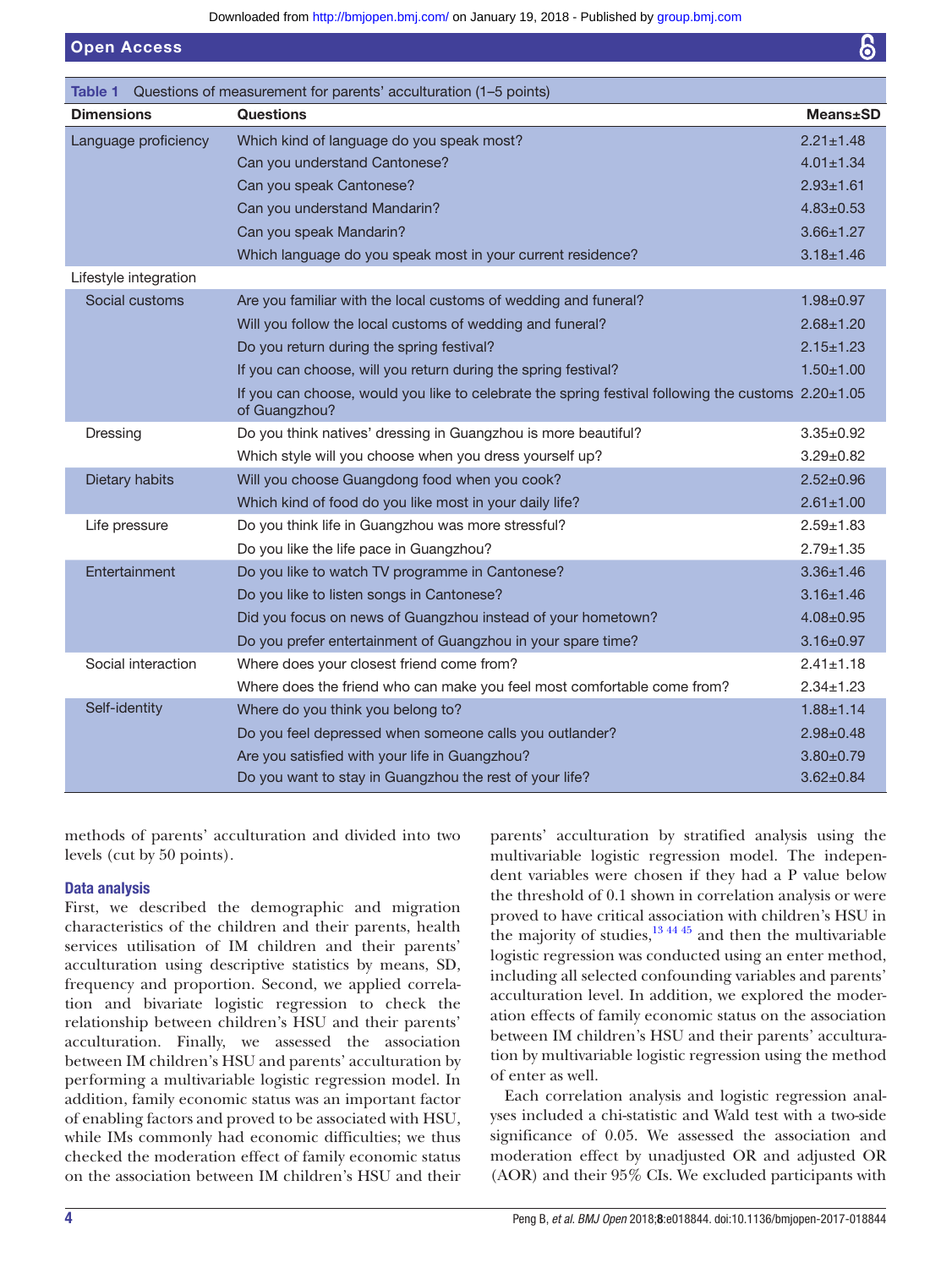missing data on HSU and participants with more than 1/3 items missing on parent's acculturation; otherwise, we completed the missing data by a combined method of hot-deck imputation and conditional mean completer. The sensitivity analyses were conducted to compare results using the combined imputation method with those using the multiple imputation. All analyses were performed using IBM SPSS statistics, V.20.0.

# Ethics and consent

We introduced the purpose of this survey to the students face to face, while the trained students further explained the purposes of the study to their caregivers with help of the introduction as appearing at the beginning of the questionnaires. Small gifts were given to the participants who completed this survey. Written consents were sought from all the participants. All the participants completed this survey on the voluntary basis. All the questionnaires

were anonymous and stored in a secured room only open to the research members and data administrators.

# **RESULTS**

#### Participants' characteristics

In total, we surveyed 1199 children and one of their main caregivers (ratio 1:1) who matched the selection criteria. Of them, 1161 pairs (96.8%) completed the questionnaires (the main caregivers were parents), and 258 children were in need of outpatient or inpatient health service. The missing data of all variables interested was between 0.3% and 9.6%. Specifically, 216 children (18.6% of the total IM children) were ill within the past 2weeks and so defined as being in need of outpatient service; 94 children (8.1% of the total IM children) were in need of inpatient service. Children in need of inpatient service



<span id="page-4-0"></span>Figure 1 Flow chart of included internal migrant children and their parents for analysis in this study. HSU, health service utilisation.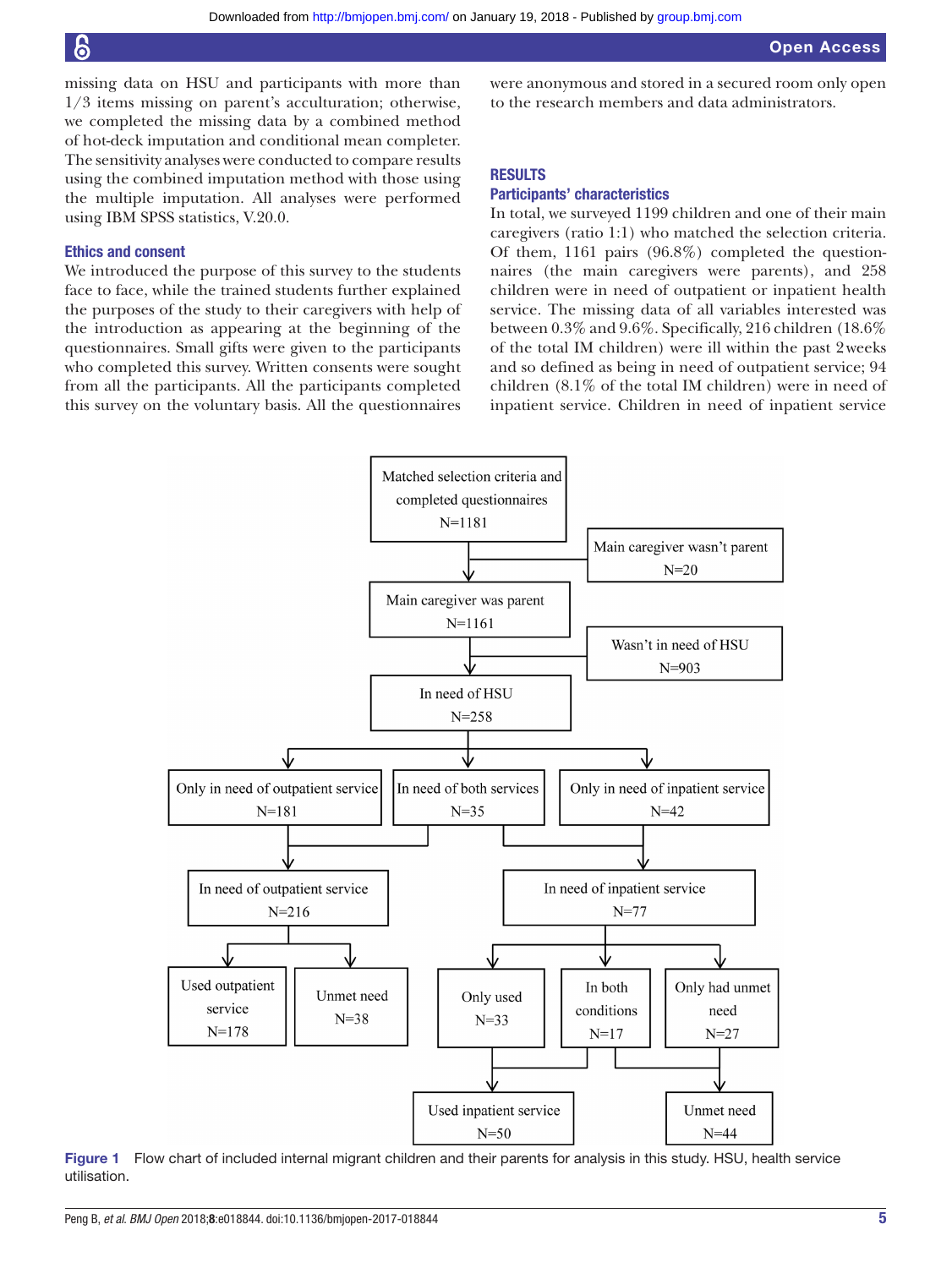were defined as those who used inpatient service or who were asked by a doctor to be hospitalised during the past year [\(figure](#page-4-0) 1).

[Table](#page-6-0) 2 described the characteristics of IM children and their parents. Most children in need of outpatient service were less than 15 years old  $(78.2\%)$ , boys  $(56.5\%)$ , not living with their grandparents (89.8%), in poorer family economic status that scored less than 50 (73.6%) and not enrolled in the public health insurance schemes in Guangzhou (63.9%). Most parents of children who were in need of outpatient service were older than 40 years (72.2%), married (95.4%), at lower level of education (75.9% parents did not finish senior high school), staying in Guangzhou between 10 and 20 years (54.2%) and did not have to work during the opening hours of health facilities (67.1%). About half of them (50.5%) had a physical check-up during the past year.

Parents and children who were in need of inpatient service had characteristics that were similar to those needing outpatient service. However, they had better enabling resources: 41 (43.6%) children's family economic status scored over 50 and 51 (54.3%) children were enrolled in health insurances of Guangzhou.

#### IM children's HSU

Children who visited a doctor within the past 2weeks accounted for 82.4% (178/216), and the proportion of children who had an unmet need for outpatient service(defined as not using any health service) was 17.6% (38/216). Characteristics between the IM children who used and who had an unmet need of outpatient service within the past 2weeks were significantly different regarding family economic score (P=0.015) and parents' physical check-up in the previous year (P=0.005, [table](#page-6-0) 2).

In the last year, 46.8% (44/94) IM children had an unmet inpatient service need (who were asked by a doctor to be hospitalised but did not actually use inpatient service). IM children who used the inpatient service during the last year were significantly younger than those who had an unmet need (P=0.029, [table](#page-6-0) 2).

#### Acculturation situation of the IM parents

Overall, the IM parents whose children were in need of health services had a mean score of 53 (SD=18) in acculturation, while the middle level of acculturation was between 46.62 and 61.40 as mentioned above. Results in [table](#page-8-0) 3 showed the correlation of the four dimensions and parents' acculturation. Parents' language proficiency (63, SD=16) was the most important dimension of acculturation, followed by social interaction (39, SD=24), lifestyle adaptation (43, SD=15) and self-identify (44,  $SD=14$ ).

As a categorical variable, parents' acculturation status was statistically different between children who used and who had an unmet need for outpatient service (P=0.040, [table](#page-8-1) 4).

# Association between IM children's HSU and parents' acculturation

After adjusting for the confounding factors of predisposing characteristics (including parents' marital status and physical check-up behaviours in the previous year) and enabling resources factors, the multivariate logistic regression (model 1 of [table](#page-9-0) 5) indicated that IM children whose parents were in the middle-level acculturation group were less likely to use outpatient service compared with children whose parents were in the low-acculturation or high-acculturation group, although it was only significant when compared with the high-acculturation group. IM children with middle-acculturation group parents (AOR=3.17, 95%CI 1.2 to 8.3, P<0.05) were more likely to have an unmet need after being sick within the past 2weeks compared with the children with high-acculturation group's parents. When we changed the imputation method to the multiple imputation, the sensitivity analyses showed similar results.

The stratified analysis showed that association of parents' acculturation level and children's outpatient service utilisation was inconsistent between different subgroups of family economic status. Similar to the total subjects, the association in the subgroup of poorer family economic status (scored less than 50) was a U-shape curve [\(figure](#page-9-1) 2). This indicates that IM children whose parents were in the middle-acculturation group were more likely to have an unmet need for outpatient service compared with those whose parents were in the low-acculturation or high-acculturation group. However, it was only significant (AOR=3.82, 95%CI 1.2 to 12.2, P<0.05) when compared with children whose parents were in the low-acculturation group (model 2 of [table](#page-9-0) 5). In the subgroup whose family economic status was better (scored more than 50), the association between IM children's outpatient service utilisation and their parents' acculturation was positive, although it was only significant in children whose parents were in the low-acculturation group (AOR=13.51, 95% CI 1.6 to 117.0,  $P<0.05$  compared with those in the highacculturation group (model 3 of [table](#page-9-0) 5). [Table](#page-9-2) 6 indicated that compared with other groups, parents in both low-acculturation and poor economic status were more likely to use private clinics (26.8% vs 13.9%) while less likely to use governmental health facilities(62.5% vs 80.3%).

The multivariate logistic regression of IM children's inpatient service utilisation and their parents' acculturation did not show statistical significance. Results of the bivariate logistic regression between these two variables showed no statistical significance. However, the rates of unmet inpatient service need among children whose parents were in the middle-acculturation group were lower than others, which was inconsistent with the association on outpatient service utilisation and indicated the complementary association between outpatient and inpatient services sometimes [\(table](#page-10-10) 7).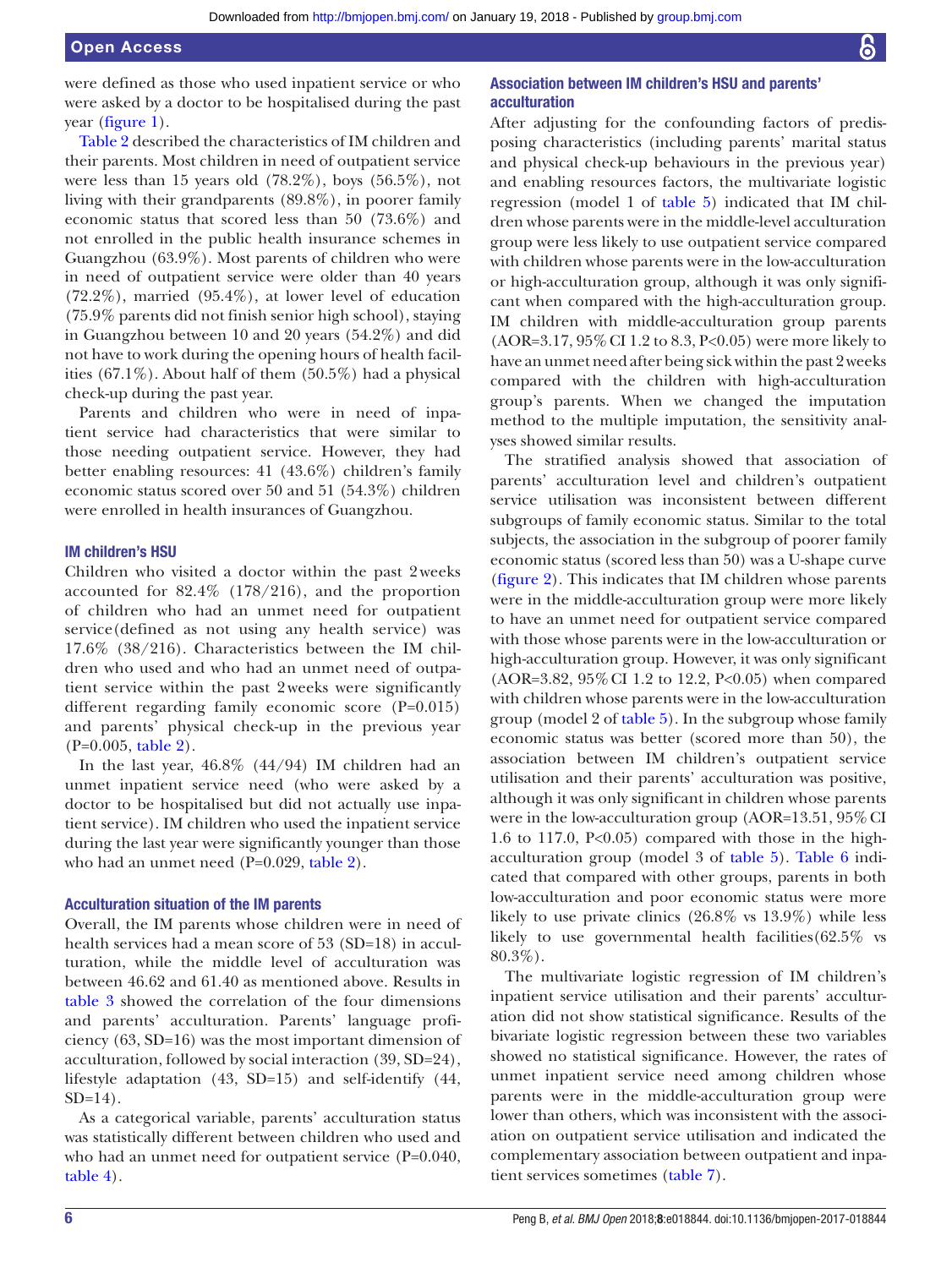<span id="page-6-0"></span>

| Characteristics of migrant children and their parents in<br>Table 2 |                               | Guangzhou                    |                                            |                   |          |                   |                                          |                                                   |           | 0                  |
|---------------------------------------------------------------------|-------------------------------|------------------------------|--------------------------------------------|-------------------|----------|-------------------|------------------------------------------|---------------------------------------------------|-----------|--------------------|
|                                                                     |                               | $2$ weeks n= $216$ (n $(%$ ) | Children who got sick within the past      |                   |          | year n=94 (n (%)) |                                          | Children in need of inpatient service during last |           |                    |
| Variable                                                            | n=258 (n (%))<br><b>Total</b> | <b>Total</b>                 | outpatient<br>service<br>$(n=178)$<br>Used | Unmet<br>$(n=38)$ | P value  | <b>Total</b>      | inpatient<br>service<br>$(n=50)$<br>Used | Unmet<br>$(n=44)$                                 | P value   |                    |
| Children's characteristics                                          |                               |                              |                                            |                   |          |                   |                                          |                                                   |           |                    |
| Child's gender                                                      |                               |                              |                                            |                   | 0.212    |                   |                                          |                                                   | 0.501     |                    |
| Boy                                                                 | 148 (57.4)                    | 122 (56.5)                   | 104(58.4)                                  | 18 (47.4)         |          | 61 (64.9)         | 34 (68.0)                                | 27(61.4)                                          |           |                    |
| Girl                                                                | 110 (42.6)                    | 94 (43.5)                    | 74 (41.6)                                  | 20 (52.6)         |          | 33(35.1)          | 16 (32.0)                                | 17(38.6)                                          |           |                    |
| Child's age                                                         | $13.92 \pm 0.94$              |                              |                                            |                   | 0.237    |                   |                                          |                                                   | 0.029     |                    |
| $rac{15}{5}$                                                        | 190 (73.6)                    | 169 (78.2)                   | 142 (79.8)                                 | 27(71.1)          |          | 60 (63.8)         | 37 (74.0)                                | 23 (52.3)                                         |           |                    |
| $\geq 15$                                                           | 68 (26.4)                     | 47 (21.8)                    | 36 (20.2)                                  | 11(28.9)          |          | 34 (36.2)         | 13 (26.0)                                | 21 (47.7)                                         |           |                    |
| Public health insurance of Guangzhou                                |                               |                              |                                            |                   | 0.522    |                   |                                          |                                                   | 0.194     |                    |
| $\frac{1}{2}$                                                       | 154 (59.7)                    | 138 (63.9)                   | 112 (62.9)                                 | 26 (68.4)         |          | 43 (45.7)         | 26 (52.0)                                | 17(38.6)                                          |           |                    |
| Yes                                                                 | 104 (40.3)                    | 78 (36.1)                    | 66 (37.1)                                  | 12(31.6)          |          | 51 (54.3)         | 24 (48.0)                                | 27(61.4)                                          |           |                    |
| Household status                                                    |                               |                              |                                            |                   |          |                   |                                          |                                                   |           |                    |
| Family economic score                                               | ო<br>$49.02 \pm 12.8$         |                              |                                            |                   | 0.015    |                   |                                          |                                                   | 0.936     |                    |
| $&50$                                                               | 182 (70.5)                    | 159 (73.6)                   | 137 (77.0)                                 | 22(57.9)          |          | 53 (56.4)         | 28 (56.0)                                | 25 (56.8)                                         |           |                    |
| 250                                                                 | 76 (29.5)                     | 57 (26.4)                    | 41 (23.0)                                  | 16(42.1)          |          | 41 (43.6)         | 22 (44.0)                                | 19(43.2)                                          |           |                    |
| Stay with grandparents                                              |                               |                              |                                            |                   | $0.136*$ |                   |                                          |                                                   | 0.702     |                    |
| $\stackrel{\circ}{\simeq}$                                          | 232 (89.9)                    | 194(89.8)                    | 157 (88.2)                                 | 37 (97.4)         |          | 82 (87.2)         | 43 (86.0)                                | 39 (88.6)                                         |           |                    |
| Yes                                                                 | 26 (10.1)                     | 22 (10.2)                    | 21(11.8)                                   | (2.6)<br>↽        |          | 12(12.8)          | 7(14.0)                                  | 5(11.4)                                           |           |                    |
| Parents' characteristics                                            |                               |                              |                                            |                   |          |                   |                                          |                                                   |           |                    |
| Parent's age (years)                                                | $41.69 + 4.39$                |                              |                                            |                   | 0.329    |                   |                                          |                                                   | 0.492     |                    |
| 40                                                                  | 69 (26.7)                     | 60 (27.8)                    | 47 (26.4)                                  | 13(34.2)          |          | 20(21.3)          | 12(24.0)                                 | 8(18.2)                                           |           |                    |
| 240                                                                 | 189 (73.3)                    | 156 (72.2)                   | 131 (73.6)                                 | 25 (65.8)         |          | 74 (78.7)         | 38 (76.0)                                | 36(81.8)                                          |           |                    |
| Parents' marital status                                             |                               |                              |                                            |                   | $0.078*$ |                   |                                          |                                                   | $0.662*$  |                    |
| Married                                                             | 246 (95.3)                    | 206 (95.4)                   | 172 (96.6)                                 | 34 (89.5)         |          | 89 (94.7)         | 48 (96.0)                                | 41 (93.2)                                         |           |                    |
| Divorced                                                            | 12(4.7)                       | 10(4.6)                      | (3.4)<br>$\circ$                           | 4 (10.5)          |          | 5(5.3)            | 2(4.0)                                   | 3(6.8)                                            |           |                    |
| Parents' education level                                            |                               |                              |                                            |                   | 0.951    |                   |                                          |                                                   | 0.316     |                    |
| Below high school                                                   | 195 (75.6)                    | 164 (75.9)                   | 135 (75.8)                                 | 29 (76.3)         |          | 68 (72.3)         | 34 (68.0)                                | 34 (77.3)                                         |           |                    |
| High school or above                                                | 63 (24.4)                     | 52 (24.1)                    | 43 (24.2)                                  | 9(23.7)           |          | 26 (27.7)         | 16(32.0)                                 | 10(22.7)                                          |           |                    |
| Working during the opening hours of health facilities               |                               |                              |                                            |                   | 0.566    |                   |                                          |                                                   | 0.184     | <b>Open Access</b> |
|                                                                     |                               |                              |                                            |                   |          |                   |                                          |                                                   | Continued |                    |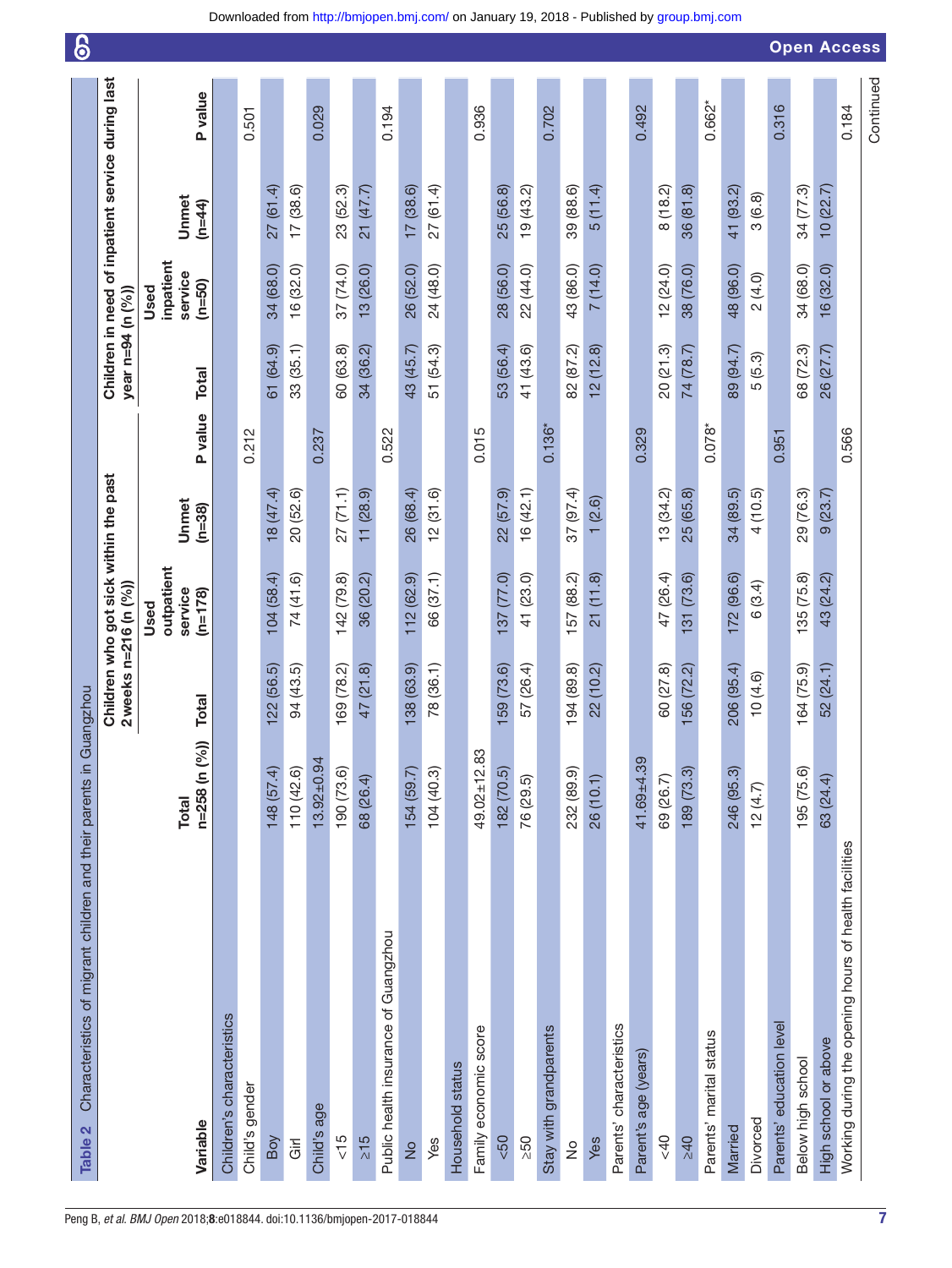Open Access

| Table 2 Continued                   |                                     |                       |                                       |                   |               |                   |                     |                                                   |         |
|-------------------------------------|-------------------------------------|-----------------------|---------------------------------------|-------------------|---------------|-------------------|---------------------|---------------------------------------------------|---------|
|                                     |                                     | 2 weeks n=216 (n (%)) | Children who got sick within the past |                   |               | year n=94 (n (%)) |                     | Children in need of inpatient service during last |         |
|                                     |                                     |                       | outpatient<br>Used                    |                   |               |                   | inpatient<br>Used   |                                                   |         |
| Variable                            | n=258 (n (%)) Total<br><b>Total</b> |                       | service<br>$(n=178)$                  | Unmet<br>$(n=38)$ | P value Total |                   | service<br>$(n=50)$ | Unnnet<br>$(n=44)$                                | P value |
| Yes                                 | 88 (34.1)                           | 71 (32.9)             | 57 (32.0)                             | 14(36.8)          |               | 34 (36.2)         | 15(30.0)            | 19(43.2)                                          |         |
| $\frac{1}{2}$                       | 170 (65.9)                          | 145(67.1)             | 121 (68.0)                            | 24 (63.2)         |               | 60 (63.8)         | 35 (70.0)           | 25 (56.8)                                         |         |
| Duration of stay in Guangzhou, year | $15.44 \pm 6.85$                    |                       |                                       |                   | 0.711         |                   |                     |                                                   | 0.824   |
| é                                   | 47 (18.2)                           | 37(17.1)              | 31 (17.4)                             | 6(15.8)           |               | 18 (19.2)         | 10 (20.0)           | 8(18.2)                                           |         |
| $10-$                               | 139 (53.9)                          | 117(54.2)             | 98 (55.1)                             | 19 (50.0)         |               | 49 (52.1)         | 27 (54.0)           | 22 (50.0)                                         |         |
| 20-                                 | 72 (27.9)                           | 62 (28.7)             | 49 (27.5)                             | 13(34.2)          |               | 27 (28.7)         | 13 (26.0)           | 14(31.8)                                          |         |
| Parents' physical check-up          |                                     |                       |                                       |                   | 0.005         |                   |                     |                                                   | 0.509   |
| Yes                                 | 133 (51.6)                          | 109 (50.5)            | 82 (46.1)                             | 27(71.1)          |               | 44 (46.8)         | 25 (50.0)           | 19(43.2)                                          |         |
| $\frac{1}{2}$                       | 125(48.4)                           | 107(49.5)             | 96 (53.9)                             | 11(28.9)          |               | 50 (53.2)         | 25 (50.0)           | 25 (56.8)                                         |         |
| *P value of Fisher test.            |                                     |                       |                                       |                   |               |                   |                     |                                                   |         |

# **DISCUSSION**

This study is one of the first research to explore the association between IM children's HSU and their parents' acculturation, using comprehensive variables to measure acculturation among IMs. Our study suggested that the association between parents' acculturation and children's HSU was complex and non-linear and could be moderated by family economic status.

Our study suggested that compared with those in the high-acculturation group, parents in the middleacculturation group were less likely to use outpatient health service while their children were sick, which was consistent with findings from previous research among international immigrant children.<sup>[18 19 21 46](#page-11-2)</sup> However, language proficiency, as one of the most important dimensions, did not affect the communication between IMs and doctors but acted as a sign of frequent interactions with the local residents, which was inconsistent with the previous studies on international immigrants.<sup>18</sup> <sup>19</sup> <sup>21</sup> <sup>46</sup> Consequently, the association between IM children's outpatient service utilisation and parents' acculturation can be explained as follows. One possible reason may be that parents' perceived personal and societal discrimination, which was negatively associated with acculturation, would influence their trust on health services. $47$  Hence, parents in the middle-acculturation group perceived more discrimination and medical mistrust compared with those parents in the high-acculturation group, which prevented them from using outpatient service after their children were ill. Additionally, the parents in the highacculturation group tended to have better health awareness and behaviours, $48-51$  which enabled them to take their children to visit doctors in the beginning of the illness and to use more preventive health services. Parents in the high-acculturation group also had better social interaction, which would enable them to gain necessary information about the health service system and to receive outpatient service more easily.

Besides, the association of IM children's outpatient service utilisation and parents' acculturation between different family economic subgroups was inconsistent. In the subgroup of poorer family economic status (scored less than 50 for average family monthly income, occupation and residence), IM children whose parents were in the middle-acculturation group had a higher proportion of unmet need for outpatient service compared with those in the low-acculturation and high-acculturation groups (shown in [figure](#page-9-1) 2). This pattern was similar to that of the results of the main study, although only the comparison with children whose parents were in the low-acculturation group had reached statistical significance. Another study also found IM workers in lower socioeconomic group used more health service.<sup>52</sup> The reason may be that parents in both low-acculturation group and poor economic status may have poor awareness towards their children's health status, which may cause the under-detection of any illnesses.<sup>[53](#page-11-23)</sup> In addition, children in seventh and eighth grade were more likely to have cold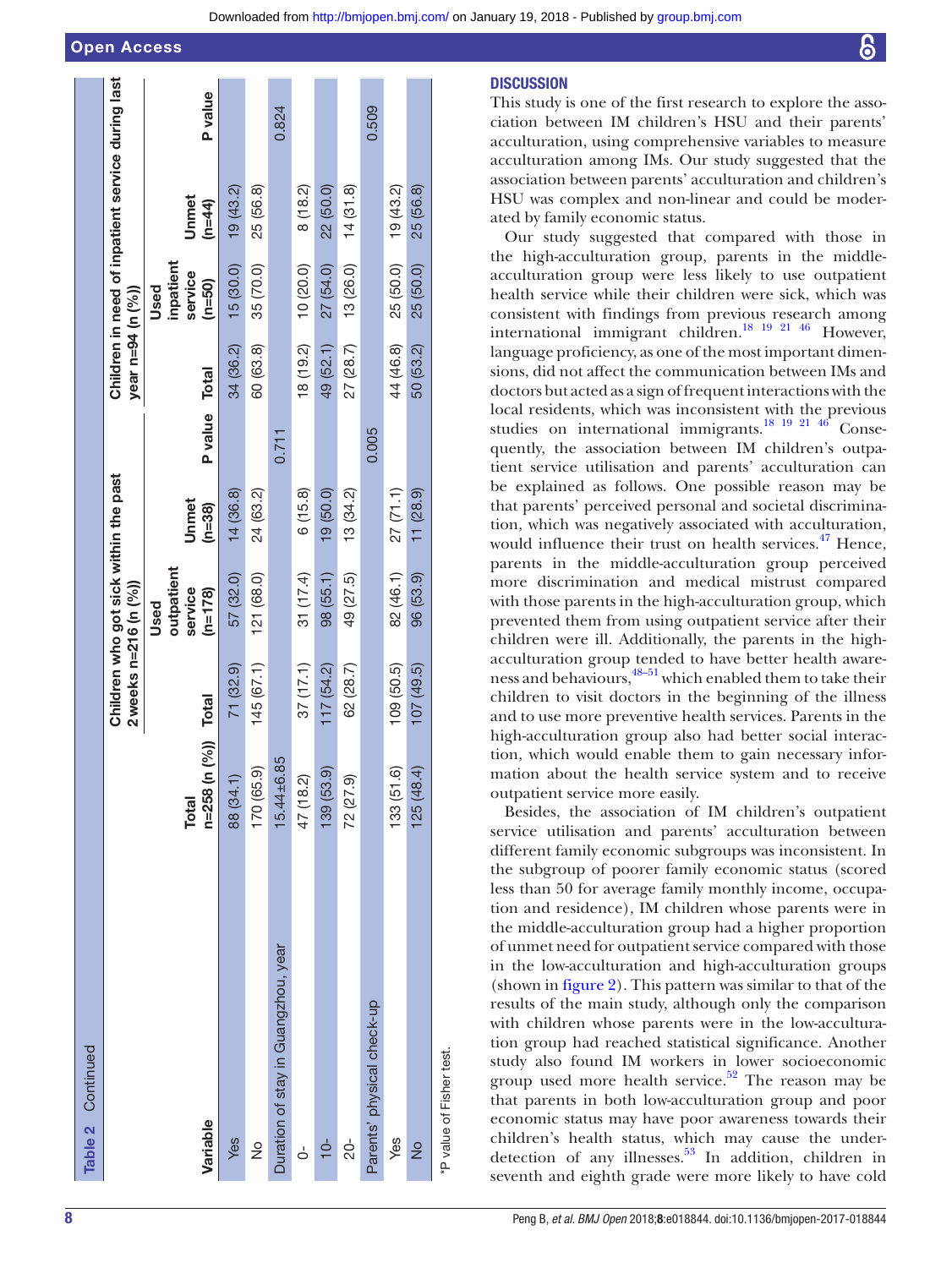<span id="page-8-0"></span>

| Table 3                            |     |                      | Mean score of four dimensions between different groups of acculturation |                          |                   |                         |
|------------------------------------|-----|----------------------|-------------------------------------------------------------------------|--------------------------|-------------------|-------------------------|
|                                    |     |                      |                                                                         | Average score (means±SD) |                   |                         |
| Acculturation group n              |     | <b>Acculturation</b> | Social interaction adaptation                                           | Lifestyle                | Self-identity     | Language<br>proficiency |
| Low                                | 89  | $33.04 \pm 11.03$    | $22.23 \pm 19.39$                                                       | $33.97 \pm 12.95$        | $36.04 \pm 9.84$  | $47.38 \pm 13.24$       |
| Middle                             | 81  | $54.34 + 4.27$       | $42.08 + 21.63$                                                         | $42.78 \pm 12.19$        | $43.89 + 12.53$   | $64.45 \pm 8.55$        |
| High                               | 88  | $71.23 \pm 8.07$     | $54.48 \pm 18.98$                                                       | $51.32 \pm 15.34$        | $51.84 \pm 14.92$ | $77.71 \pm 8.44$        |
| Total                              | 258 | $52.76 \pm 17.93$    | $39.46 \pm 24.05$                                                       | $42.65 \pm 15.34$        | $43.89 \pm 14.15$ | 63.08±16.32             |
| Pearson correlation<br>coefficient |     |                      | 0.578                                                                   | 0.562                    | 0.479             | 0.892                   |

Low acculturation included parents who scored 0–46.61; middle acculturation included parents who scored 46.62–61.40; high-acculturation included parents who scored 61.41–100.

or diarrhoea instead of some serious illnesses, which may often be managed through self-medication.<sup>54-56</sup> However, parents in the low-acculturation group were more likely to have limited knowledge to implement successful selfmedication, thereby choosing to use outpatient service after their children got ill. $57$  Although parents in the low-acculturation group and poor economic status had a higher rate of outpatient service utilisation, the health facilities they chose were more likely to be society-run clinics (26.8%, the so-called private clinics), which generally have poorer service quality and lower medical expenditure without a licence,<sup>58</sup> instead of governmental health facilities, compared with other groups. This proportion was even higher than that among the IM workers in one study, which found that 20% IM workers selected the society-run clinic to see a doctor.<sup>58</sup> This suggested that although children in poorer family economic and low acculturation status had better utilisation, the quality of services they received was worse.

However, in the subgroup of better family economic status (scored 50 or more), the association between children's outpatient service utilisation and their parents' acculturation was positive, which was generally consis-tent with other studies.<sup>[18 19 21 46](#page-11-2)</sup> Results on the association of outpatient service utilisation and acculturation recommend the government to improve both IMs' acculturation and economic status, to prolong the opening time of outpatient department or provide evening clinics and to focus on outpatient service utilisation of

the IM children whose parents have little interaction with the native population. Measures to promote the IMs' acculturation may include weakening the barrier of household registration, eliminating discrimination against IMs and promoting the coverage of local public health insurance.

However, we did not find any statistical association between parents' acculturation level and their children's inpatient service utilisation, which was consistent with previous research. $59$  This might suggest that enabling resources played a more important role in explaining the inpatient service utilisation than the parents' acculturation. Hence, in order to decrease the unmet need for inpatient service, we should mainly focus on enabling resources and should take measures to improve the economic status of IMs and to reduce their work pressure.

Although the association between IM children's inpatient service and their parents' acculturation was nonsignificant, our study suggested that IM children whose parents were in the middle-acculturation group had a lower level of unmet needs, in other words, they had better utilisation of inpatient service compared with the other groups, which was in contrast with the associations between acculturation and outpatient service utilisation. This may also suggest the complementary association between outpatient and inpatient service utilisation.<sup>[60 61](#page-11-28)</sup>

<span id="page-8-1"></span>

| Table 4             |                                     | Correlation of IM parents' acculturation and their children's HSU |                          |         |                                                                              |                          |         |
|---------------------|-------------------------------------|-------------------------------------------------------------------|--------------------------|---------|------------------------------------------------------------------------------|--------------------------|---------|
|                     |                                     | Children who got sick within the past<br>2 weeks n=216 (n (%))    |                          |         | Children in need of inpatient service<br>during last year $n=94$ (n $(\%)$ ) |                          |         |
| Variable            | <b>Total</b><br>$n=258$ (n $(\%)$ ) | <b>Used outpatient</b><br>service $(n=178)$                       | <b>Unmet</b><br>$(n=38)$ | P value | <b>Used inpatient</b><br>service (n=50)                                      | <b>Unmet</b><br>$(n=44)$ | P value |
| Acculturation       | $52.76 \pm 17.93$                   | $52.96 \pm 18.31$                                                 | $52.80 \pm 15.26$        | 0.961   | $53.21 \pm 16.38$                                                            | $53.67 \pm 18.44$        | 0.898   |
| Acculturation level |                                     |                                                                   |                          | 0.040   |                                                                              |                          | 0.460   |
| Low                 | 89 (34.5)                           | 63 (35.4)                                                         | 12(31.6)                 |         | 12 (24.0)                                                                    | 14(31.8)                 |         |
| Middle              | 81 (31.4)                           | 49 (27.5)                                                         | 18 (47.4)                |         | 22(44.0)                                                                     | 14 (31.8)                |         |
| High                | 88 (34.1)                           | 66 (37.1)                                                         | 8(21.0)                  |         | 16 (32.0)                                                                    | 16 (36.4)                |         |

IM, internal migrant; HSU, health service utilisation.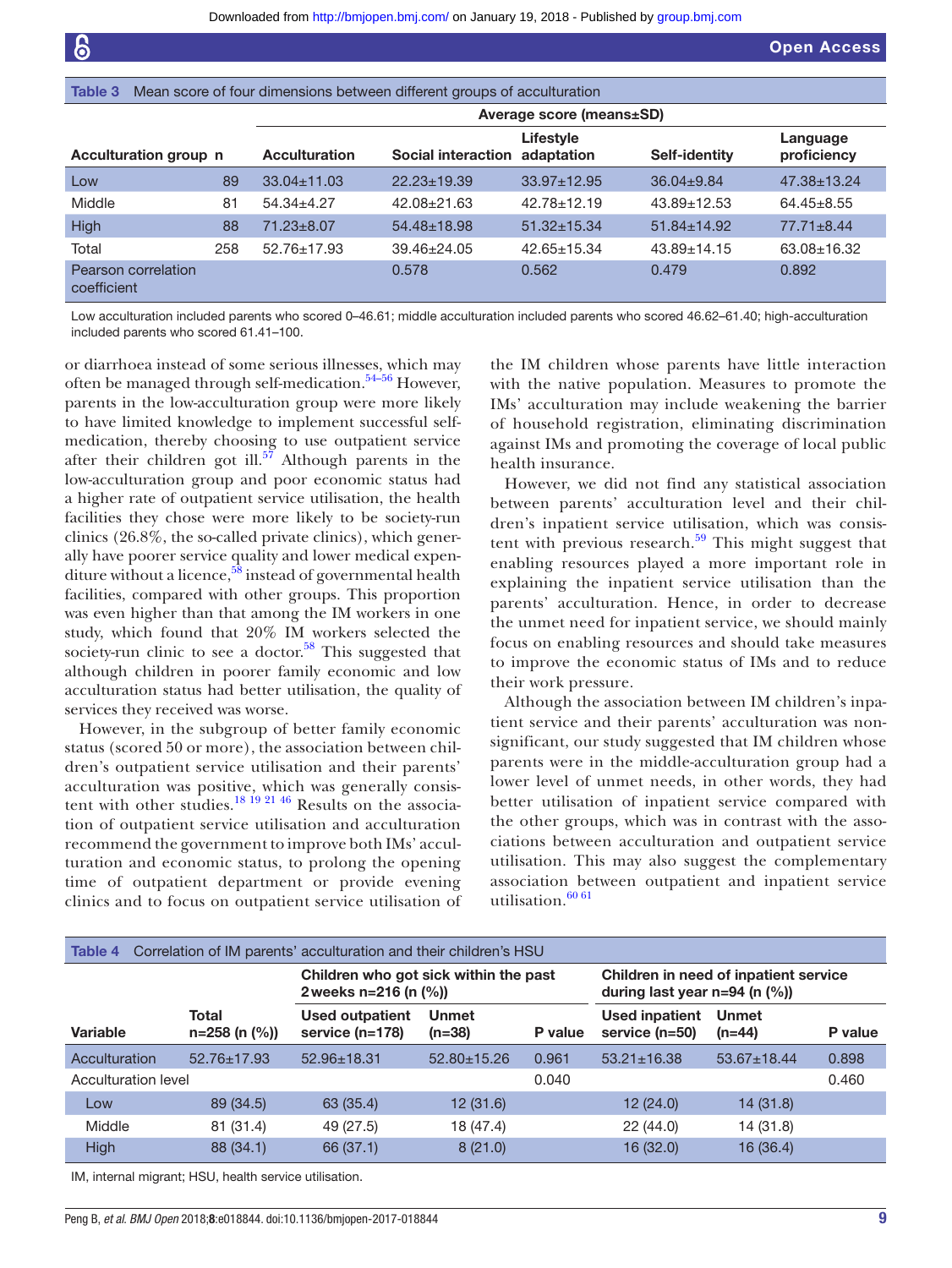Open Access

<span id="page-9-0"></span>

|  |  |  | <b>Table 5</b> Factors related to the unmet outpatient service need within the past 2 weeks |  |  |
|--|--|--|---------------------------------------------------------------------------------------------|--|--|
|--|--|--|---------------------------------------------------------------------------------------------|--|--|

| Variable                                              | <b>Unadjusted OR</b><br>(95% CI) | <b>Model 1</b><br><b>Total sampling</b><br><b>Adjusted OR</b><br>(95% CI) | <b>Model 2</b><br>Subgroup of poorer<br>family economic<br>status<br><b>Adjusted OR†</b><br>(95% CI) | Model 3<br>Subgroup of richer<br>family economic status<br><b>Adjusted OR‡</b><br>(95% CI) |
|-------------------------------------------------------|----------------------------------|---------------------------------------------------------------------------|------------------------------------------------------------------------------------------------------|--------------------------------------------------------------------------------------------|
| Acculturation                                         |                                  |                                                                           |                                                                                                      |                                                                                            |
| Acculturation level of parent                         |                                  |                                                                           |                                                                                                      |                                                                                            |
| Low                                                   | 1.57 (0.60 to 4.10)              | 1.40 (0.50 to 3.92)                                                       | 1                                                                                                    | 13.51 (1.56 to 116.97)*                                                                    |
| Middle                                                | 3.03 (1.22 to 7.54)*             | 3.17 (1.21 to 8.27)*                                                      | 3.82 (1.20 to 12.18)*                                                                                | 3.56 (0.60 to 21.02)                                                                       |
| High                                                  | 1                                | 1                                                                         | 1.50 (0.39 to 5.68)                                                                                  | 1                                                                                          |
| Enabling resources                                    |                                  |                                                                           |                                                                                                      |                                                                                            |
| Family economic score                                 |                                  |                                                                           |                                                                                                      |                                                                                            |
| < 50                                                  | 1                                | 1                                                                         |                                                                                                      |                                                                                            |
| $\geq 50$                                             | 2.43 (1.17 to 5.06)*             | 2.57 (1.11 to 5.92)*                                                      |                                                                                                      |                                                                                            |
| Public health insurance of Guangzhou                  |                                  |                                                                           |                                                                                                      |                                                                                            |
| <b>Yes</b>                                            |                                  | $\mathbf{1}$                                                              | 1.45 (0.54 to 3.92)                                                                                  | 1                                                                                          |
| <b>No</b>                                             | 1.28 (0.60 to 2.70)              | 1.42 (0.62 to 3.24)                                                       | 1                                                                                                    | 7.38 (1.39 to 39.22)*                                                                      |
| Working during the opening hours of health facilities |                                  |                                                                           |                                                                                                      |                                                                                            |
| Yes                                                   | 1.24 (0.60 to 2.57)              | 1.37 (0.58 to 3.22)                                                       | 2.12 (0.73 to 6.23)                                                                                  | 1                                                                                          |
| <b>No</b>                                             | 1                                | 1                                                                         | 1                                                                                                    | 1.80 (0.38 to 8.51)                                                                        |
| Predisposing characteristics                          |                                  |                                                                           |                                                                                                      |                                                                                            |
| Parent's physical check-up during the past year       |                                  |                                                                           |                                                                                                      |                                                                                            |
| Yes                                                   |                                  | 1                                                                         |                                                                                                      | 1                                                                                          |
| <b>No</b>                                             | 2.87 (1.34 to 6.15)**            | 2.66 (1.16 to 6.12)*                                                      | 2.42 (0.87 to 6.73)                                                                                  | 4.39 (0.79 to 24.36)                                                                       |

\*P<0.05; \*\*P<0.01.

†Adjusted OR: subgroup whose family economic status scored less than 50.

‡Adjusted OR: subgroup whose family economic status scored 50 and higher.

There are several limitations in this study. First, the cross-sectional survey did not allow for the exploration of the causal relationship between variables. However, our results may inform the future intervention studies to improve the IM children's health services utilisation. Second, the small sample size had limited the power



household economic scored over 50

<span id="page-9-1"></span>Figure 2 Moderation of family economic status on the association between IM children's outpatient service utilisation and their parents' acculturation.

<span id="page-9-2"></span>Table 6 Health facilities that parents visited after their children were ill

| <b>Health facilities</b>          | Low acculturation and<br>poor economic status Others<br>n=56 (n (%)) | $n=122$ (n $\left(\frac{9}{6}\right)$ ) |
|-----------------------------------|----------------------------------------------------------------------|-----------------------------------------|
| Private clinics                   | 15(26.8)                                                             | 17(13.9)                                |
| Governmental<br>health facilities | 35(62.5)                                                             | 98 (80.3)                               |
| <b>Others</b>                     | 1(1.8)                                                               | 3(2.5)                                  |
| Missing data                      | 5(8.9)                                                               | 4(3.3)                                  |

and made it difficult to detect the influence of many other factors, such as children's gender, parents' age and parents' education level, but these variables in this study had no statistical difference between various groups of IM children in need. Third, the Cronbach's alpha of the self-identity dimension of acculturation was low, which would affect the internal consistency of this dimension. However, the Cronbach's alpha of the total acculturation was acceptable, and our study analysed parents' acculturation in whole rather than in its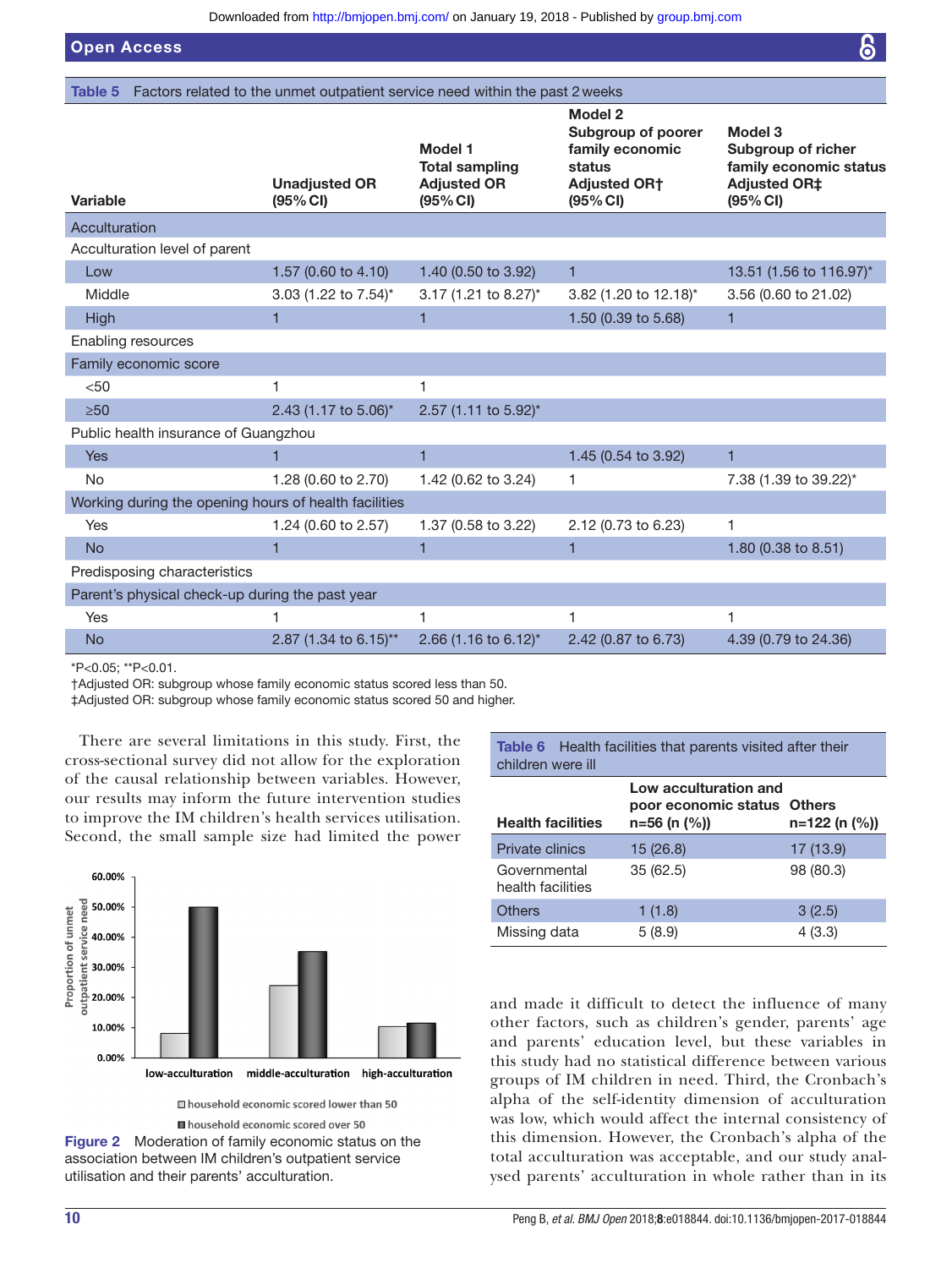<span id="page-10-10"></span>

|               | <b>Table 7</b> Determination of the unmet inpatient need during |
|---------------|-----------------------------------------------------------------|
| the past year |                                                                 |

| Variable                         | Total<br>(n=94) | need $(\% )$ | <b>Rate of unmet Unadjusted OR</b><br>(95% CI) |
|----------------------------------|-----------------|--------------|------------------------------------------------|
| Acculturation                    |                 |              |                                                |
| Acculturation<br>level of parent |                 |              |                                                |
| Low                              | 26              | 53.8         | 1.17 (0.41 to 3.29)                            |
| Middle                           | 36              | 38.9         | $0.64$ (0.24 to 1.67)                          |
| High                             | 32              | 50.0         |                                                |

individual dimensions, so that the measurement is still considered reliable. Fourth, the generalisation of results may be limited since this study was only conducted in the society-run schools in two districts with high proportions of IMs due to the logistical constraints. Finally, the HSU was measured by parents' self-reported questions, which may have reported bias of health conditions (in need of service) and also utilisation. In addition, since we failed to collect information about health belief, it was proximately measured by physical check-up during the past 12 months. Despite a health behaviour indicator, it still well reflects the health belief according to the health belief model. $3940$  Despite these limitations, our study explored the non-linear association between IM children's HSU and their parents' acculturation and indicated the moderation effect of family economic status on this association.

In conclusion, the association between IM children's outpatient service utilisation and their parents' acculturation was complex and could be moderated by family economic status. IM children whose parents were in the middle-acculturation group were less likely to use outpatient service compared with those whose parents were in low-acculturation and high-acculturation groups, although only the comparison with the high-acculturation group was statistically significant. This result indicated that research on the association between IMs' acculturation and their children's HSU would be non-linear, and in order to intensively explore the association between these two variables, future research may need to modify their models. Besides, IM children whose parents were in both low-acculturation and poor economic status were more likely to use outpatient service but chose the poorer quality and cheaper service provided by society-run clinics instead of governmental health facilities. This suggested that the main issue was diverse between different acculturated groups, and future research should focus on the access and the quality of health service IMs received. In order to increase IMs' HSU, we should improve both IMs' acculturation and economic status, which also take important roles in increasing their access to the better medical environment in the low-acculturation and poor IMs. However, this study did not find any association between IM children's inpatient service utilisation and their parents' acculturation, which should be confirmed in a larger sample.

Acknowledgements We acknowledge Zhang Qi (Old Dominion University and Sun Yat-sen University) for his contribution in designing questionnaire of this study. We also acknowledge Long-Tao Secondary School, Qi-Ming Secondary School and Jing-Yuan Secondary School in Baiyun district; and Long-Tao Secondary School, Long-Shen Secondary School and Dong-Feng Secondary School in Tianhe district for the assistance in data collection.

Contributors BP conceptualised this paper, conducted statistical analyses and drafted the initial manuscript. LL conceptualised this study and the paper and critically revised this paper. GZ was involved in the development of the paper and provided critical comments and revision of the paper. WC was involved in the development of the structure and critically revised this paper. YL was involved in the design of this study and collected the data. All authors contributed to the manuscript and approved the final manuscript.

Funding This research received no specific grant from any funding agency in the public, commercial or not-for-profit sectors.

Competing interests None declared.

Patient consent Obtained.

Provenance and peer review Not commissioned; externally peer reviewed.

Data sharing statement No additional data are available.

Open Access This is an Open Access article distributed in accordance with the Creative Commons Attribution Non Commercial (CC BY-NC 4.0) license, which permits others to distribute, remix, adapt, build upon this work non-commercially, and license their derivative works on different terms, provided the original work is properly cited and the use is non-commercial. See: [http://creativecommons.org/](http://creativecommons.org/licenses/by-nc/4.0/) [licenses/by-nc/4.0/](http://creativecommons.org/licenses/by-nc/4.0/)

© Article author(s) (or their employer(s) unless otherwise stated in the text of the article) 2018. All rights reserved. No commercial use is permitted unless otherwise expressly granted.

#### **REFERENCES**

- <span id="page-10-0"></span>1. Department Of Service And Management of Migrant Population National Health and Family Planning Commission of China. *Report on China's migrant population development 2016*. Beijing: China: Population Publishing House, 2016.
- <span id="page-10-1"></span>2. Population Census Office under the State Council Department of Population and Employment Statistics National Bureau of Statistics. *Tabulation on the 2010 population census of the people republic of China*. Beijing, China: Statistics Press, 2013.
- <span id="page-10-2"></span>3. Mou J, Griffiths SM, Fong HF, *et al*. Defining migration and its health impact in China. *[Public Health](http://dx.doi.org/10.1016/j.puhe.2014.01.010)* 2015;129:1326–34.
- <span id="page-10-3"></span>4. Jahn HJ, Ling L, Han L, *et al*. *Migration and health in megacities: a Chinese example from Guangzhou, China. health in megacities and urban areas*. Berlin: Berlin Heidelberg: Springer, 2011:189–208.
- <span id="page-10-4"></span>5. Qiu P, Yang Y, Zhang J, *et al*. Rural-to-urban migration and its implication for new cooperative medical scheme coverage and utilization in China. *[BMC Public Health](http://dx.doi.org/10.1186/1471-2458-11-520)* 2011;11:520.
- <span id="page-10-5"></span>6. Zhang J, Lin S, Liang D, *et al*. Public health services utilization and its determinants among internal migrants in china: evidence from a nationally representative survey. *[Int J Environ Res Public Health](http://dx.doi.org/10.3390/ijerph14091002)* 2017;14:1002.
- <span id="page-10-6"></span>7. Lam KK, Johnston JM. Health insurance and healthcare utilisation for Shenzhen residents: a tale of registrants and migrants? *[BMC Public](http://dx.doi.org/10.1186/1471-2458-12-868)  [Health](http://dx.doi.org/10.1186/1471-2458-12-868)* 2012;12:868.
- 8. Liu S, Hu CX, Mak S. Comparison of health status and health care services utilization between migrants and natives of the same ethnic origin–the case of Hong Kong. *[Int J Environ Res Public Health](http://dx.doi.org/10.3390/ijerph10020606)* 2013;10:606–22.
- <span id="page-10-7"></span>9. Gu H, You H, Ning W, *et al*. Internal migration and maternal health service utilisation in Jiangsu, China. *[Trop Med Int Health](http://dx.doi.org/10.1111/tmi.12806)* 2017;22:124–32.
- 10. Hu X, Cook S, Salazar MA. Internal migration and health in China. *[The Lancet](http://dx.doi.org/10.1016/S0140-6736(08)61360-4)* 2008;372:1717–9.
- <span id="page-10-8"></span>11. Lu L, Zeng J, Zeng Z. Demographic, socio-economic, and health factors associated with use of health services among internal migrants in China: an analysis of data from a nationwide crosssectional survey. *[The Lancet](http://dx.doi.org/10.1016/S0140-6736(16)31932-8)* 2016;388:S5.
- <span id="page-10-9"></span>12. Jarlenski M, Baller J, Borrero S, *et al*. Trends in disparities in lowincome children's health insurance coverage and access to care by family immigration status. *[Acad Pediatr](http://dx.doi.org/10.1016/j.acap.2015.07.008)* 2016;16:208–15.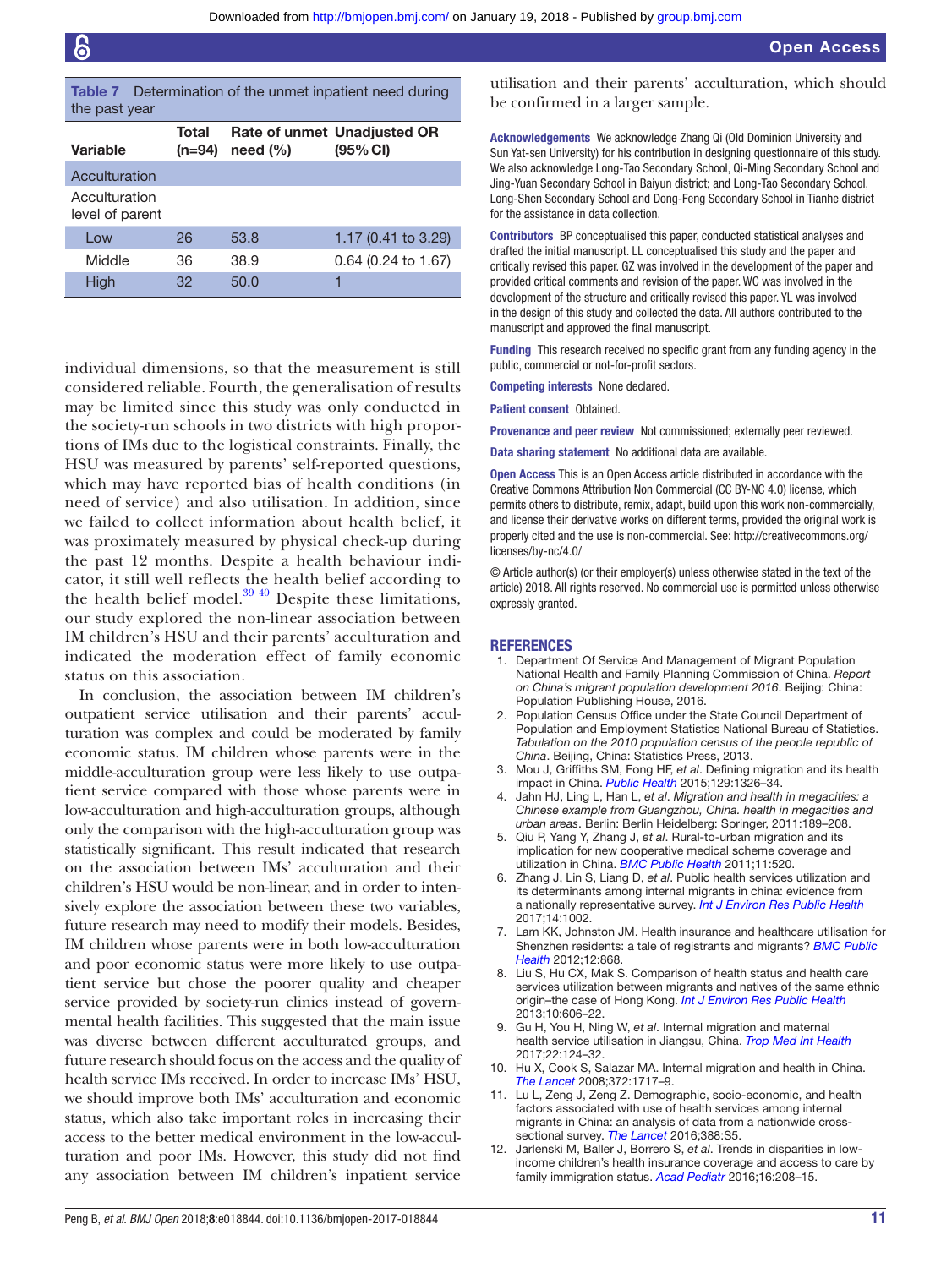- <span id="page-11-19"></span>13. Ku L. Improving health insurance and access to care for children in immigrant families. *[Ambul Pediatr](http://dx.doi.org/10.1016/j.ambp.2007.08.002)* 2007;7:412–20.
- 14. Javier JR, Wise PH, Mendoza FS. The relationship of immigrant status with access, utilization, and health status for children with asthma. *[Ambul Pediatr](http://dx.doi.org/10.1016/j.ambp.2007.06.004)* 2007;7:421–30.
- <span id="page-11-0"></span>15. Ku L, Matani S. Left out: immigrants' access to health care and insurance. *[Health Aff](http://dx.doi.org/10.1377/hlthaff.20.1.247)* 2001;20:247–56.
- <span id="page-11-1"></span>16. Thomson MD, Hoffman-Goetz L. Defining and measuring acculturation: a systematic review of public health studies with Hispanic populations in the United States. *[Soc Sci Med](http://dx.doi.org/10.1016/j.socscimed.2009.05.011)* 2009;69:983–91.
- 17. Abraído-Lanza AF, Chao MT, Flórez KR. Do healthy behaviors decline with greater acculturation? Implications for the Latino mortality paradox. *[Soc Sci Med](http://dx.doi.org/10.1016/j.socscimed.2005.01.016)* 2005;61:1243–55.
- <span id="page-11-2"></span>18. Flores G, Abreu M, Tomany-Korman SC. Why are Latinos the most uninsured racial/ethnic group of US children? A community-based study of risk factors for and consequences of being an uninsured Latino child. *[Pediatrics](http://dx.doi.org/10.1542/peds.2005-2599)* 2006;118:e730–740.
- <span id="page-11-3"></span>19. Nieves RM. *The influence of acculturation and other family characteristics on asthma outcomes in Hispanic children*. Tampa, Florida: University of South Florida, 2007.
- <span id="page-11-5"></span>20. Yu SM, Bellamy HA, Schwalberg RH, *et al*. Factors associated with use of preventive dental and health services among U.S. adolescents. *J Adolesc Health* 2001;29:395–405.
- 21. Quandt SA, Clark HM, Rao P, *et al*. Oral health of children and adults in Latino migrant and seasonal farmworker families. *[J Immigr Minor](http://dx.doi.org/10.1007/s10903-006-9033-7)  [Health](http://dx.doi.org/10.1007/s10903-006-9033-7)* 2007;9:229–35.
- <span id="page-11-6"></span>22. Ismail AI, Szpunar SM. Oral health status of Mexican-Americans with low and high acculturation status: findings from southwestern HHANES, 1982–84. *[J Public Health Dent](http://dx.doi.org/10.1111/j.1752-7325.1990.tb03553.x)* 1990;50:24–31.
- <span id="page-11-4"></span>23. Perreira KM, Bucsan C. *Latino immigrant parents: accessing mental health services for their adolescents*. Carolina: Carolina Population Center, 2015.<http://www.cpc.unc.edu/projects/lamha>
- 24. Marin G, Sabogal F, Marin BV. Development of a short acculturation for Hispanics (SASH) scale. *Hisp J Behav Sci* 1987;2:183–205.
- <span id="page-11-7"></span>25. Fang L, Sun RCF, Yuen M. Acculturation, economic stress, social relationships and school satisfaction among migrant children in Urban China. *[J Happiness Stud](http://dx.doi.org/10.1007/s10902-014-9604-6)* 2016;17:507–31.
- <span id="page-11-8"></span>26. Berry JW. Immigration, acculturation, and adaptation. *Applied Psychology* 1997;46:5–34.
- <span id="page-11-9"></span>27. Juhua Y. Index of assimilation for rural-to-urban migrants: a further analysis of the conceptual framework of assimilation theory. *Population & Economics* 2010;2:64–70.
- <span id="page-11-10"></span>28. Hao Z. Measurement and theoretical perspectives of immigrant assimilation in China. *Population Research* 2012;36:27–37.
- <span id="page-11-11"></span>29. Nasuuna E, Santoro G, Kremer P, *et al*. Examining the relationship between childhood health conditions and health service utilisation at school entry and subsequent academic performance in a large cohort of Australian children. *[J Paediatr Child Health](http://dx.doi.org/10.1111/jpc.13183)* 2016;52:750–8.
- <span id="page-11-12"></span>30. Aday LA, Andersen R. A framework for the study of access to medical care. *Health Serv Res* 1974;9:208–20.
- <span id="page-11-13"></span>31. Andersen RM. Revisiting the behavioral model and access to medical care: does it matter? *[J Health Soc Behav](http://dx.doi.org/10.2307/2137284)* 1995;36:1–10.
- <span id="page-11-14"></span>32. Yang PQ, Hwang SH. Explaining immigrant health service utilization. *[Sage Open](http://dx.doi.org/10.1177/2158244016648137)* 2016;6:1–5.
- <span id="page-11-15"></span>33. Song XL, Zou GY, Shi JR, *et al*. Health service utilization of internal migrants in Guangdong province:from the family migration perspective. *Modern Preventive Medicine* 2017.
- 34. Liu ZY, Li J, Hong Y, *et al*. Reproductive health service utilization and social determinants among married female rural-to-urban migrants in two metropolises, China. *[J Huazhong Univ Sci Technolog Med Sci](http://dx.doi.org/10.1007/s11596-016-1682-8)* 2016;36:904–9.
- 35. Xu H, Luo J, Wu B. Self-reported diabetes treatment among Chinese middle-aged and older adults with diabetes: Comparison of urban residents, migrants in urban settings, and rural residents. *[Int J Nurs](http://dx.doi.org/10.1016/j.ijnss.2015.01.005)  [Sci](http://dx.doi.org/10.1016/j.ijnss.2015.01.005)* 2015;2:9–14.
- 36. Fan JX, Wen M, Jin L, *et al*. Disparities in healthcare utilization in China: do gender and migration status matter? *[J Fam Econ Issues](http://dx.doi.org/10.1007/s10834-012-9296-1)* 2013;34:52–63.
- <span id="page-11-16"></span>37. Guangzhou Bureau of Statistics. The sixth national population census of Guangzhou t1-04, 2013. [http://www.gzstats.gov.cn/pchb/](http://www.gzstats.gov.cn/pchb/rkpc6/t1-04.htm) [rkpc6/t1-04.htm](http://www.gzstats.gov.cn/pchb/rkpc6/t1-04.htm)
- <span id="page-11-17"></span>38. Guangzhou Bureau of Statistics. Statistical yearbook 2016, 2016. [in:](in: http://data.gzstats.gov.cn/gzStat1/chaxun/njsj.jsp)  [http://data.gzstats.gov.cn/gzStat1/chaxun/njsj.jsp](in: http://data.gzstats.gov.cn/gzStat1/chaxun/njsj.jsp)
- <span id="page-11-18"></span>39. Becker M. The health belief model and personal health behavior. *Health Educ Monogr* 1974;2:287–312.
- 40. Leavitt F. The health belief model and utilization of ambulatory care services. *Soc Sci Med Med Psychol Med Sociol* 1979;13A:105–12.
- 41. Birman D, Trickett EJ, Vinokurov A. Acculturation and adaptation of soviet jewish refugee adolescents: predictors of adjustment across life domains. *[Am J Community Psychol](http://dx.doi.org/10.1023/A:1016323213871)* 2002;30:585–607.
- 42. Szapocznik J, Scopetta MA, King OE. Theory and practice in matching treatment to the special characteristics and problems of Cuban immigrants. *[J Community Psychol](http://dx.doi.org/10.1002/1520-6629(197804)6:2<112::AID-JCOP2290060203>3.0.CO;2-R)* 1978;6:112–22.
- 43. Wenhong Z, Kaichun L. The urban new immigrants' social inclusion: internal structure, present situation and influential factors. *Sociological Studies* 2008;5:117–41.
- 44. Onyejaka NK, Folayan MO, Folaranmi N. Barriers and facilitators of dental service utilization by children aged 8 to 11 years in Enugu State, Nigeria. *[BMC Health Serv Res](http://dx.doi.org/10.1186/s12913-016-1341-6)* 2016;16:93.
- 45. Cassedy A, Fairbrother G, Newacheck PW. The impact of insurance instability on children's access, utilization, and satisfaction with health care. *[Ambul Pediatr](http://dx.doi.org/10.1016/j.ambp.2008.04.007)* 2008;8:321–8.
- 46. De Jesus M, Xiao C. Cross-border health care utilization among the hispanic population in the United States: implications for closing the health care access gap. *[Ethn Health](http://dx.doi.org/10.1080/13557858.2012.730610)* 2013;18:297–314.
- <span id="page-11-20"></span>47. Renzaho A, Polonsky M, McQuilten Z, *et al*. Demographic and socio-cultural correlates of medical mistrust in two Australian States: Victoria and South Australia. *[Health Place](http://dx.doi.org/10.1016/j.healthplace.2013.09.010)* 2013;24:216–24.
- <span id="page-11-21"></span>48. Coups EJ, Stapleton JL, Hudson SV, *et al*. Linguistic acculturation and skin cancer-related behaviors among hispanics in the southern and western United States. *[JAMA Dermatol](http://dx.doi.org/10.1001/jamadermatol.2013.745)* 2013;149:679–86.
- 49. McNeill LH, Stoddard A, Bennett GG, *et al*. Influence of individual and social contextual factors on changes in leisure-time physical activity in working-class populations: results of the healthy directions-small businesses study. *[Cancer Causes Control](http://dx.doi.org/10.1007/s10552-012-0021-z)* 2012;23:1475–87.
- 50. Kim SS, Nguyen HL, Le TH. Culture and smoking among vietnamese americans in central massachusetts. *[J Transcult Nurs](http://dx.doi.org/10.1177/1043659611434060)* 2012;23:151–8.
- 51. Smith-Greenaway E, Madhavan S. Maternal migration and child health: an analysis of disruption and adaptation processes in benin. *[Soc Sci Res](http://dx.doi.org/10.1016/j.ssresearch.2015.06.005)* 2015;54:146–58.
- <span id="page-11-22"></span>52. Zou G, Zeng Z, Chen W, *et al*. Self-reported illnesses and service utilisation among migrants working in small-to medium sized enterprises in Guangdong, China. *[Public Health](http://dx.doi.org/10.1016/j.puhe.2015.04.015)* 2015;129:970–8.
- <span id="page-11-23"></span>53. Kietzmann D, Hannig C, Schmidt S. Migrants' and professionals' views on culturally sensitive pre-hospital emergency care. *[Soc Sci](http://dx.doi.org/10.1016/j.socscimed.2015.06.022)  [Med](http://dx.doi.org/10.1016/j.socscimed.2015.06.022)* 2015;138:234–40.
- <span id="page-11-24"></span>54. Bertoldi AD, Silveira MP, Menezes AM, *et al*. Tracking of medicine use and self-medication from infancy to adolescence: 1993 Pelotas (Brazil) birth cohort study. *[J Adolesc Health](http://dx.doi.org/10.1016/j.jadohealth.2012.06.027)* 2012;51:S11–15.
- 55. Valenzuela Ortiz M, Sánchez Ruiz-Cabello FJ, Uberos J, *et al*. [Self-medication, self-prescription and medicating «by proxy» in paediatrics]. *An Pediatr* 2017;86:264–9.
- 56. Bham SQ, Saeed F, Shah MA. Knowledge, attitude and Practice of mothers on acute respiratory infection in children under five years. *[Pak J Med Sci](http://dx.doi.org/10.12669/pjms.326.10788)* 2016;32:1557–61.
- <span id="page-11-25"></span>57. Kietzmann D, Knuth D, Schmidt S. (Non-)utilization of pre-hospital emergency care by migrants and non-migrants in Germany. *[Int J Public](http://dx.doi.org/10.1007/s00038-016-0904-y)  [Health](http://dx.doi.org/10.1007/s00038-016-0904-y)* 2017;62:95–102.
- <span id="page-11-26"></span>58. Peng Y, Chang W, Zhou H, *et al*. Factors associated with healthseeking behavior among migrant workers in Beijing, China. *[BMC](http://dx.doi.org/10.1186/1472-6963-10-69)  [Health Serv Res](http://dx.doi.org/10.1186/1472-6963-10-69)* 2010;10:69.
- <span id="page-11-27"></span>59. Xu KT, Borders TF. Does being an immigrant make a difference in seeking physician services? *[J Health Care Poor Underserved](http://dx.doi.org/10.1353/hpu.0.0001)* 2008;19:380–90.
- <span id="page-11-28"></span>60. Jian WY, Fang H. [An empirical analysis on the substitution effect of outpatient services on inpatient services]. *Beijing Da Xue Xue Bao Yi Xue Ban* 2015;47:459–63.
- 61. Jing MX, Li XJ, Jian WY. Preventing fatal risk through outpatient medical insurance: evidence from urban employee basic medical insurance system in Xinjiang Uighur autonomous region, China. *[Biomed Environ Sci](http://dx.doi.org/10.3967/bes2014.068)* 2014;27:544–51.